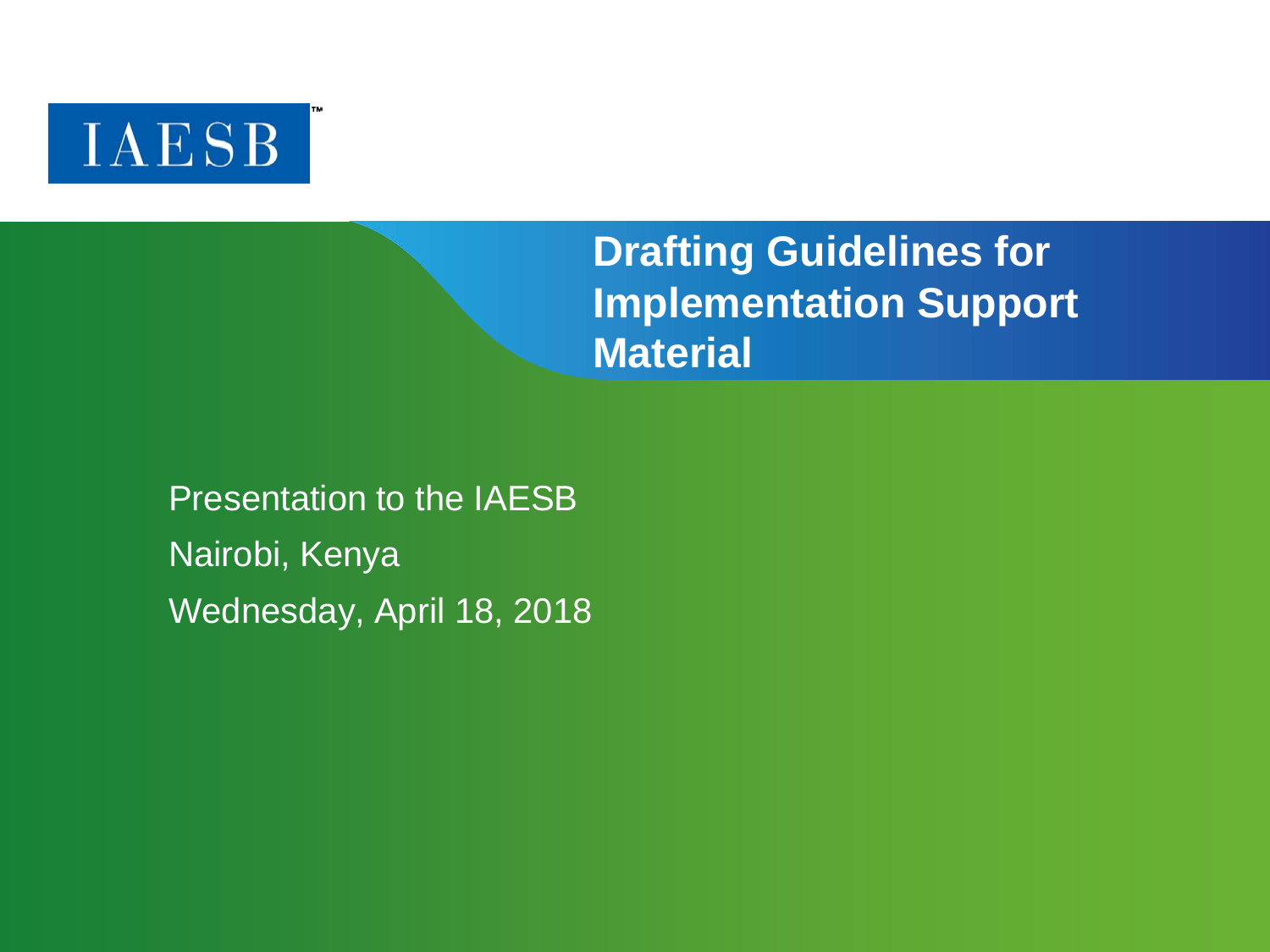- The IAESB in April 2017 compiled an inventory of implementation support material issued by the Board for the IESs. The support material were in various forms, including Word documents, PowerPoint presentations and videos.
- In order to ensure that the most appropriate and effective form of implementation support material was used, and minimise drafting inconsistencies for similar publications, the IAESB tasked the Implementation Support Work Group to develop the Drafting Guidelines for Implementation Support Material.

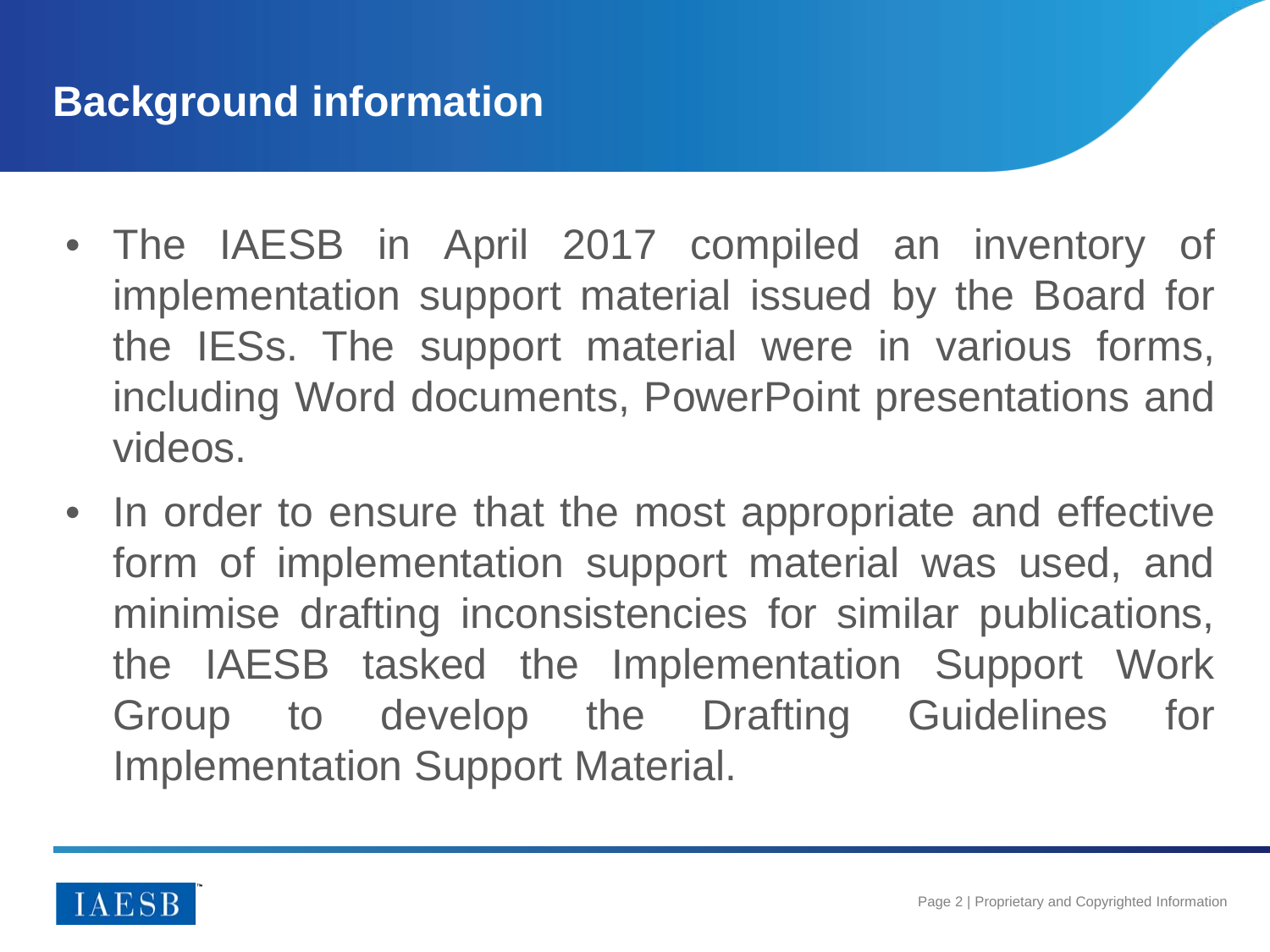## **Drafting Guidelines – Preliminary Considerations**

- These drafting guidelines are for reference by the IAESB in the preparation of implementation support material developed subsequent to the adoption of the guidelines.
- For purposes of the drafting guidelines, implementation support material include all resources aimed for reference by users in implementation of IESs and include guidance papers, staff questions and answers, frequently asked questions (FAQs), study guides, tool kits, other information papers, videos, podcasts and webcasts.

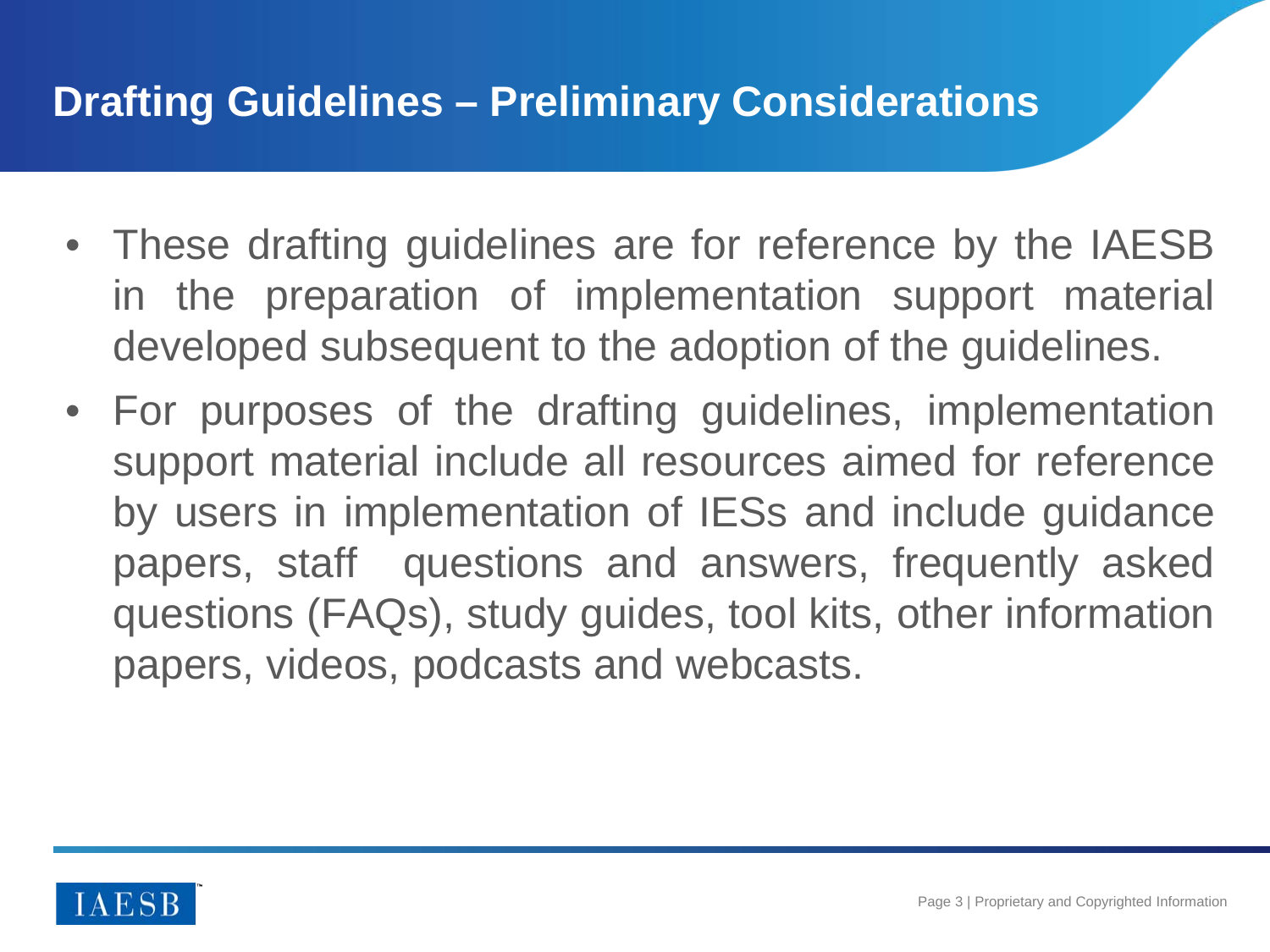## **Drafting Guidelines – Preliminary Considerations**

- In addition to these guidelines, reference to the IFAC Communications Guidelines, consultations with the IFAC Communications Group and the IAESB Stakeholders Engagement and Communications Group (SEC) are advised during the selection of the communication vehicle and drafting of the content.
- Where no formal guidelines exist from IFAC or the IAESB on the use of a particular communication vehicle, reference to other conventions/industry practices and similar existing material is advised.

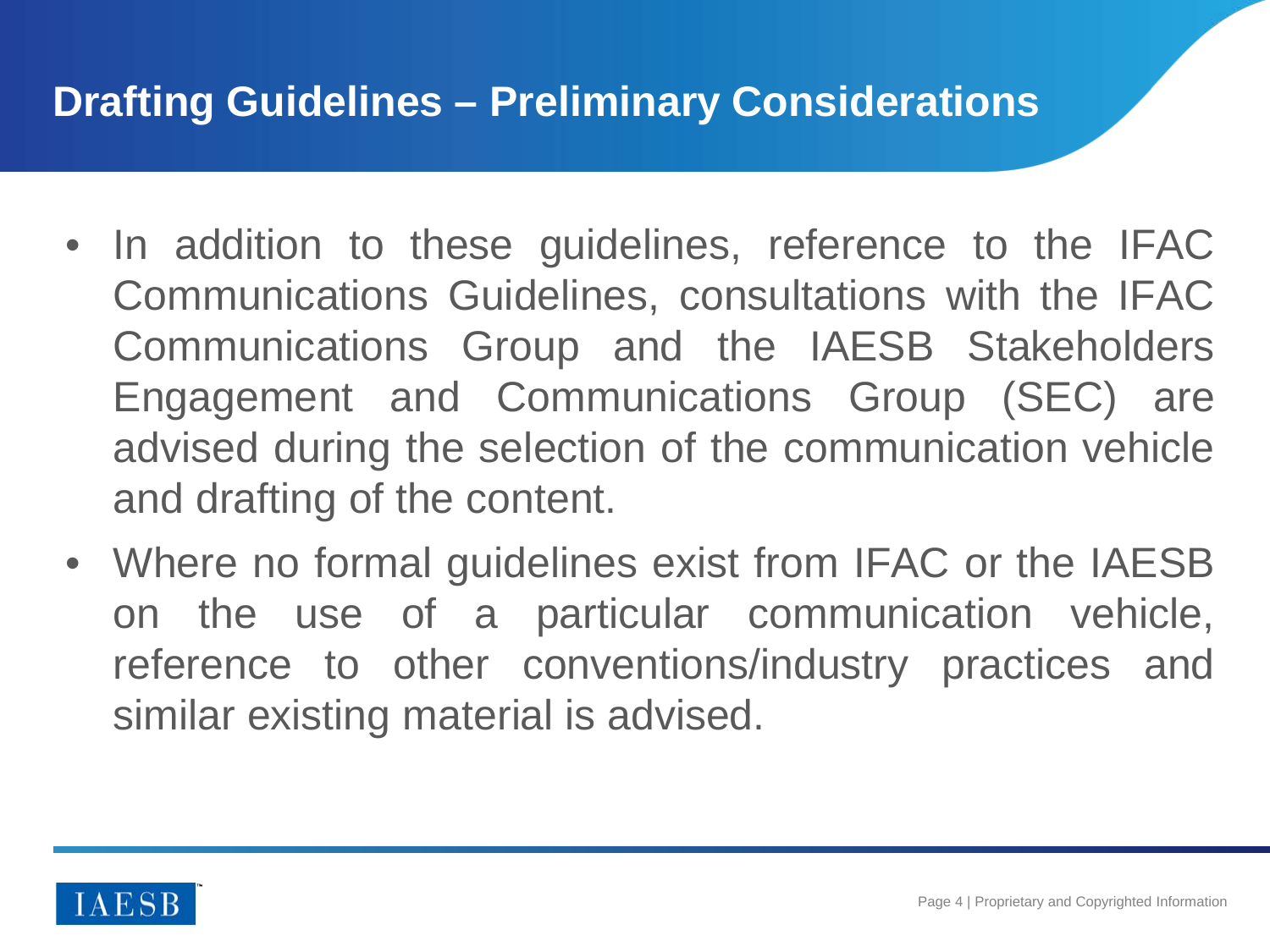## **Selection of the communication vehicle**

• The ideal structure and form of implementation support material is dependent on many factors, including the nature of content, purpose of the implementation support, the target audience, resources availability, urgency of the communication and availability and nature of related support material.

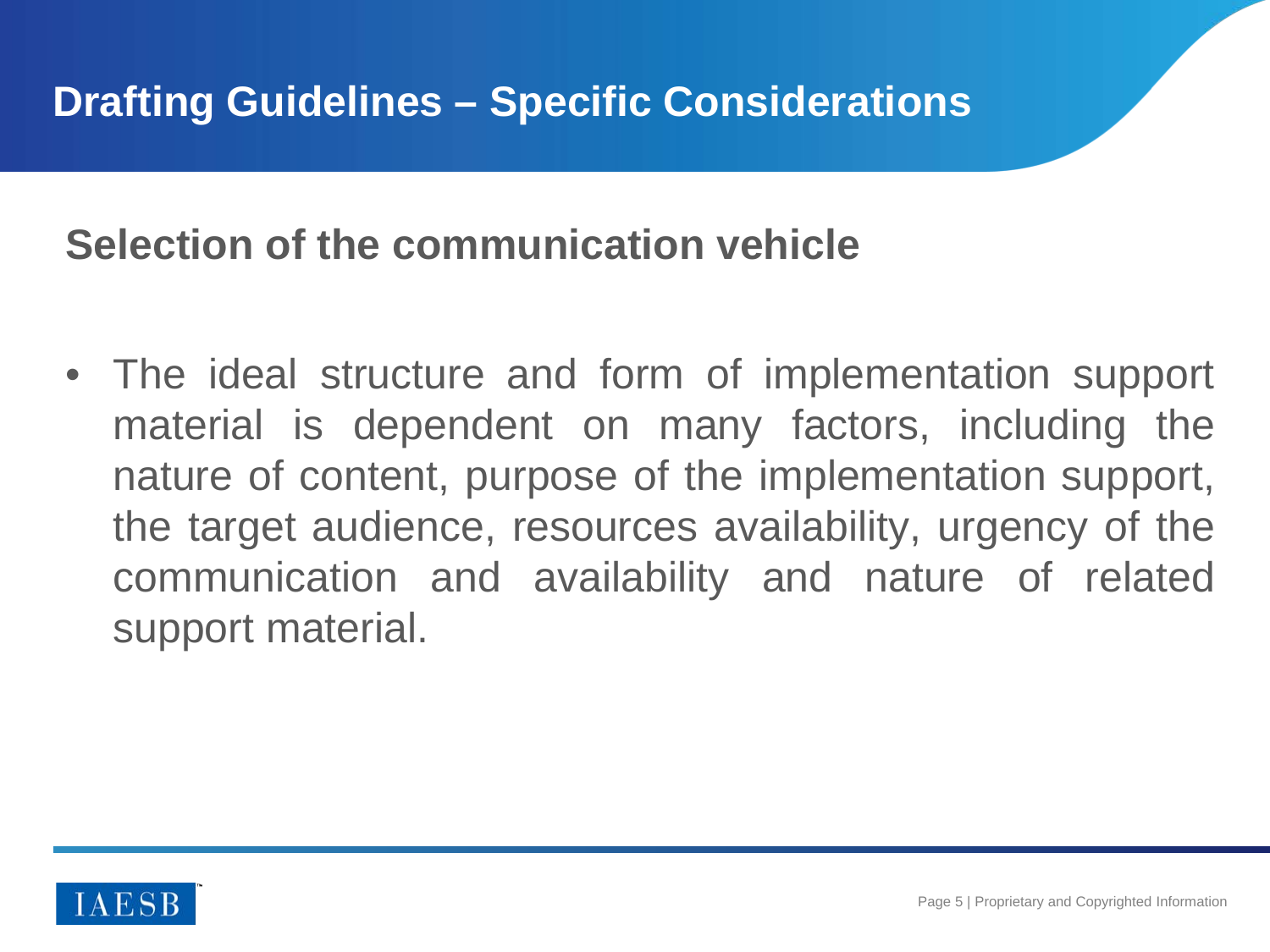# **Selection of the communication vehicle....**

• Identify the target audience of the support material – distinguish between primary and secondary audiences: (such as IFAC member organizations, professional accountants, aspiring professional accountants, the accountancy profession (including Academia, Public Accounting Firms, Regulators, and Government Agencies), and the public.

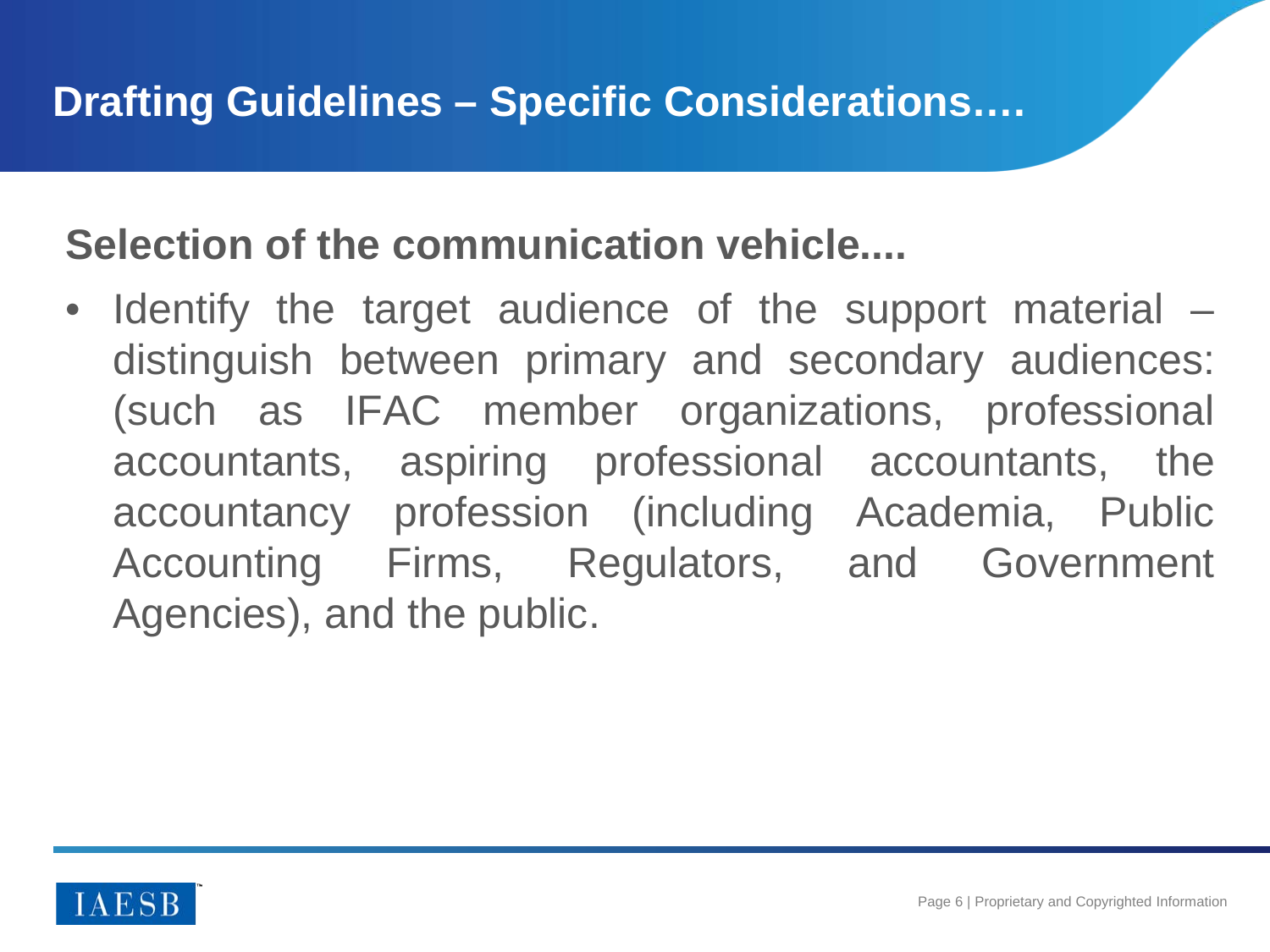**Selection of the communication vehicle....**

Determine what communication vehicle(s) (such as report, discussion/ thought paper, briefing, webcast, video, survey summary, brochure, review of literature, point of view, FAQs and so on) fits with the nature of information and message to be delivered, the target audience and other identified considerations.

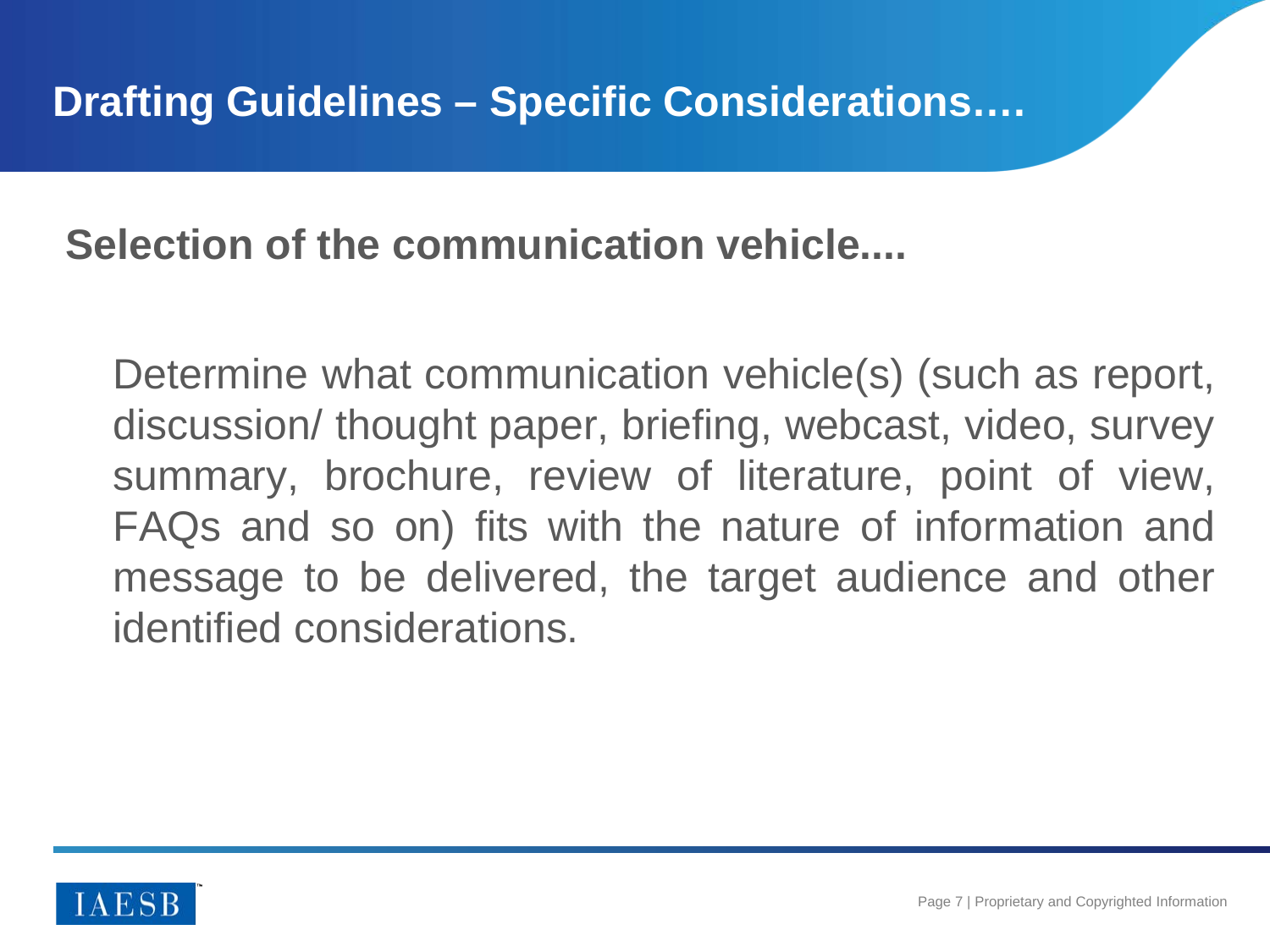**Selection of the communication vehicle....**

Consult with the IFAC Communications Group and the IAESB Stakeholder Engagement and Communications (SEC) Group on the audience, messaging and choice of communication vehicle.

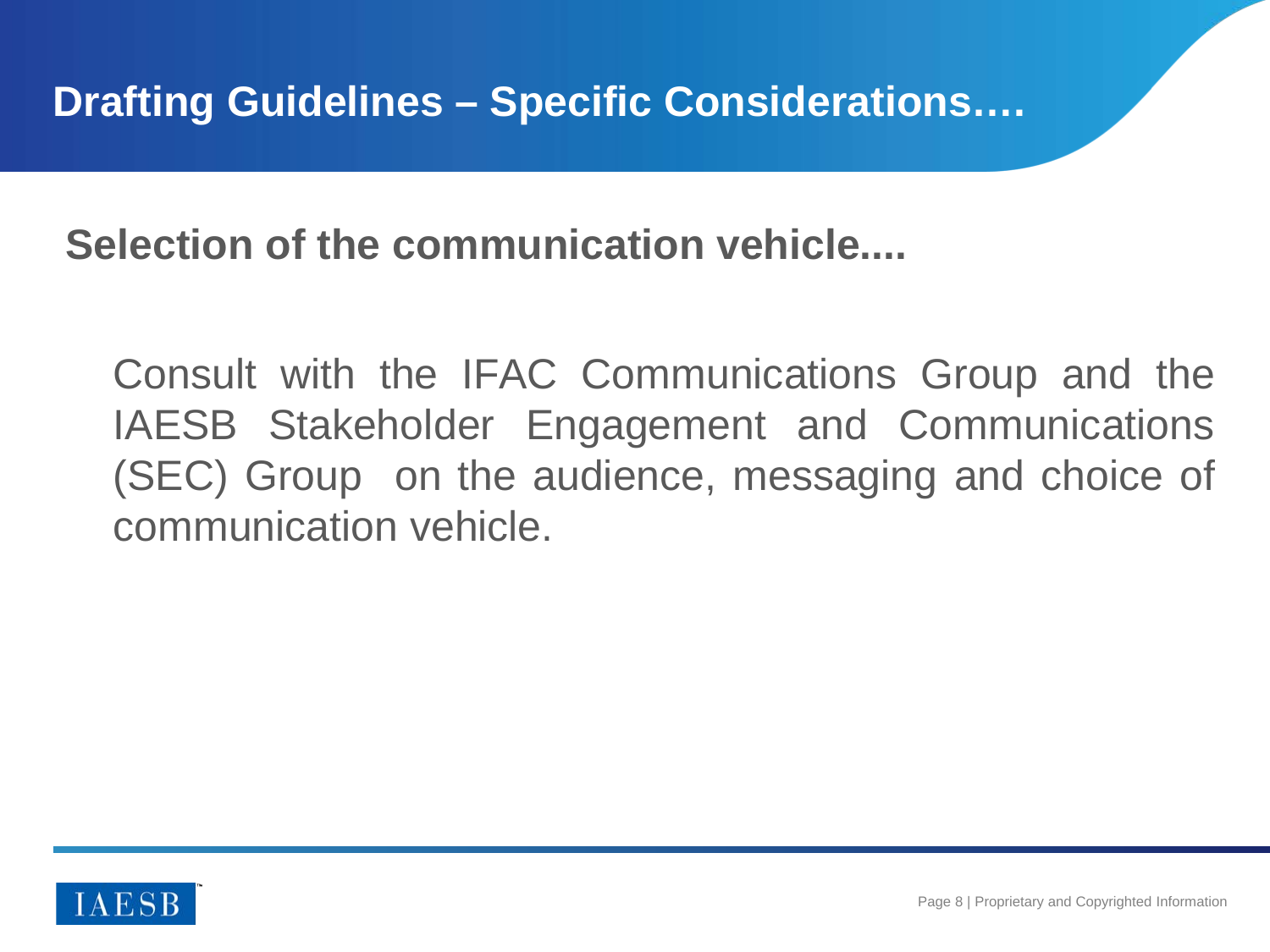# **Content layout**

The application of these guidelines will depend on the nature of the communication vehicle. The provisions mainly relate to support material in form of publications and other similar forms.

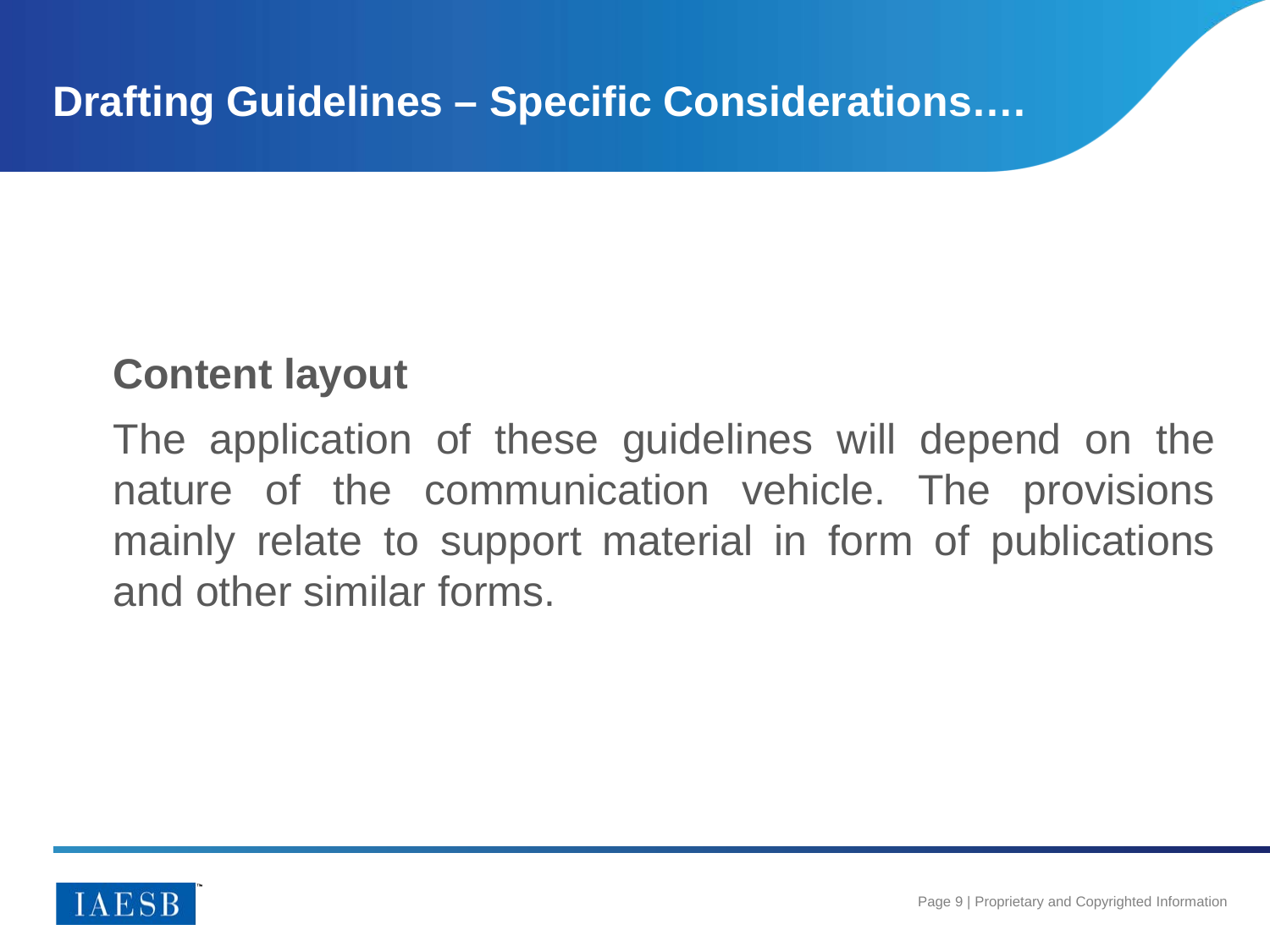#### **Preface**

- Issuer of the implementation support material (IAESB).
- Purpose of the implementation support material.
- Acknowledgements of any partnership(s) in developing the publication.
- Intended users of the support material, categorised as primary and secondary where appropriate.

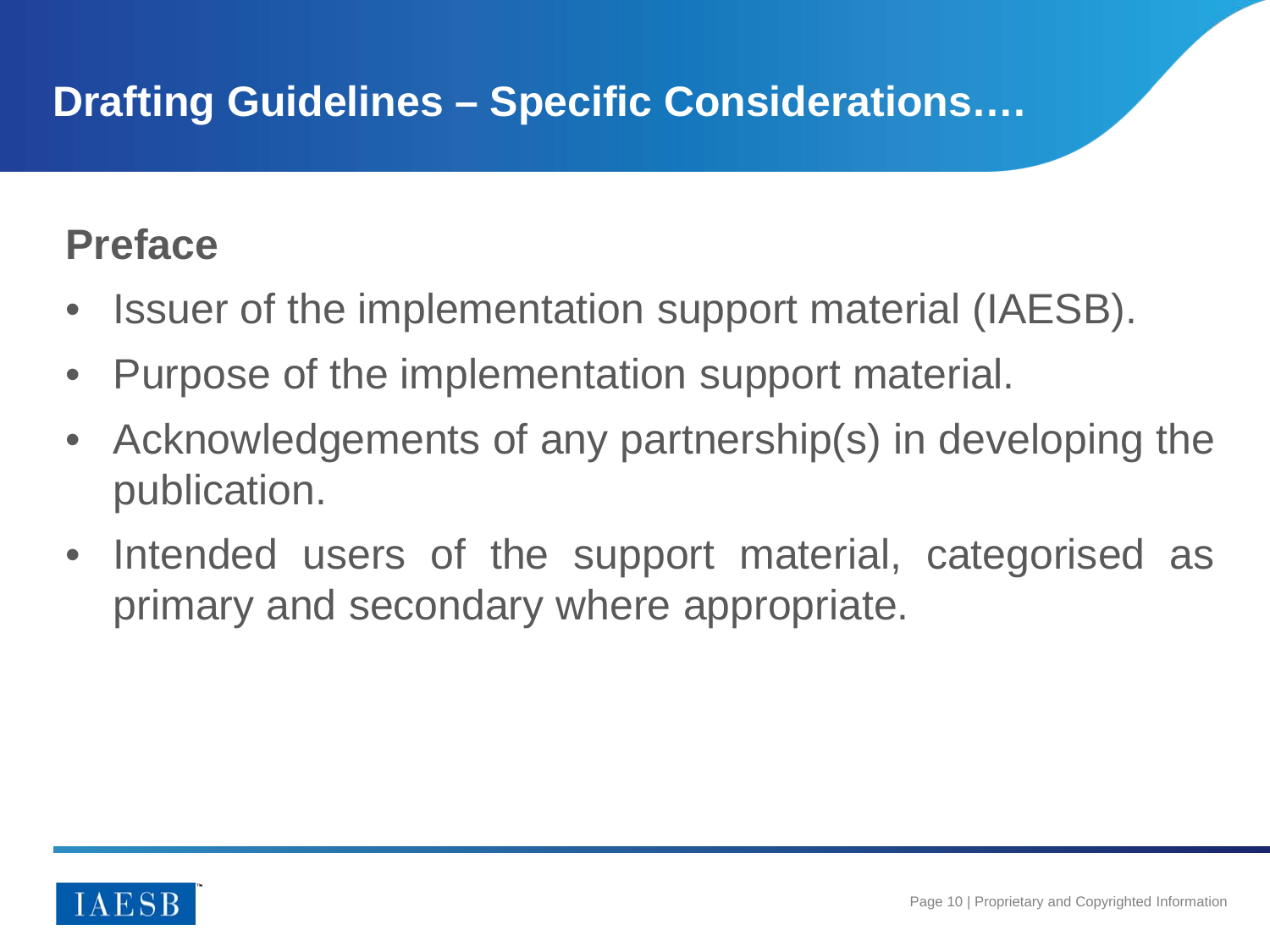#### **Preface .....**

Assumptions and limitations of scope.

- It is assumed that users of the material will already have knowledge of the specific IES under reference.
- The material is issued for information purposes only and is non-authoritative.
- The material does not address all aspects of the standard, and should not be used for the purposes of determining or demonstrating compliance with the IES.
- The material does not override national laws and regulations in a particular jurisdiction.

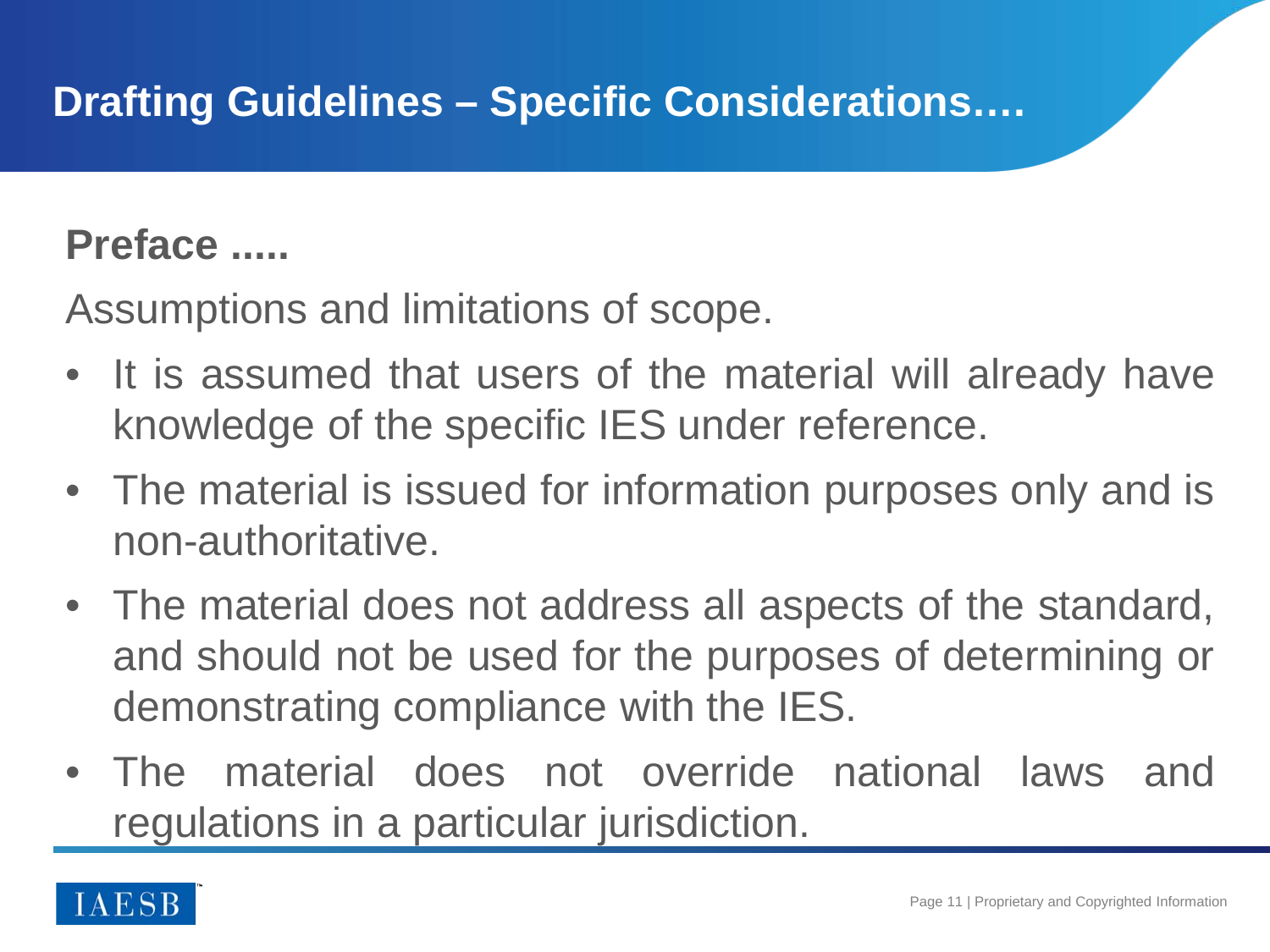**Preface .....**

A cautionary note may also be included that the examples used may not be appropriate in all jurisdictions, and that users should utilise the material in light of their professional judgment and the factors and circumstances involved in each case.

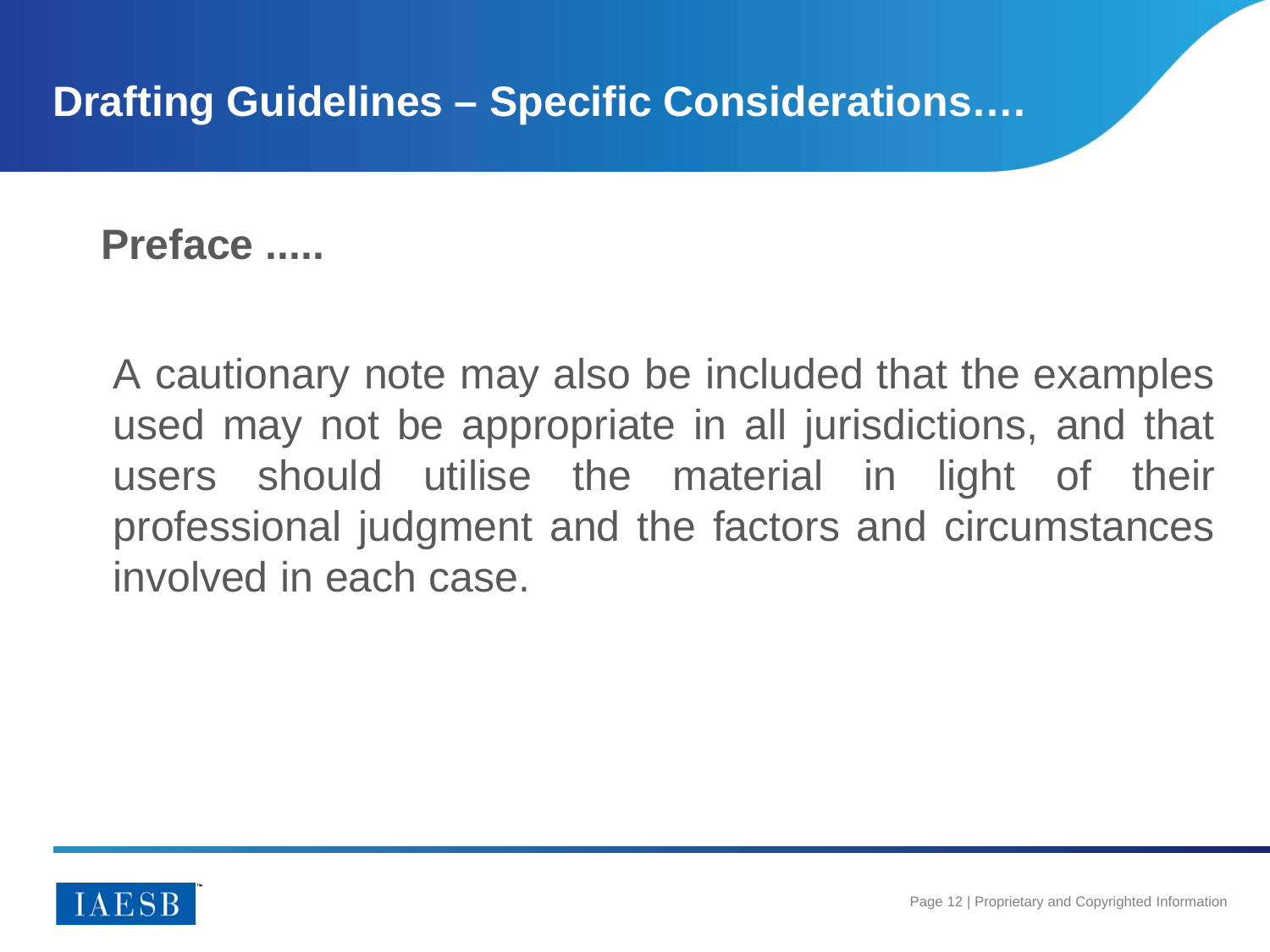**Preface .....**

- Invitation for submission of any comments and feedback on the material and how such feedback should be channelled.
- How other related support material on the subject area may be accessed, for example by providing relevant web links.

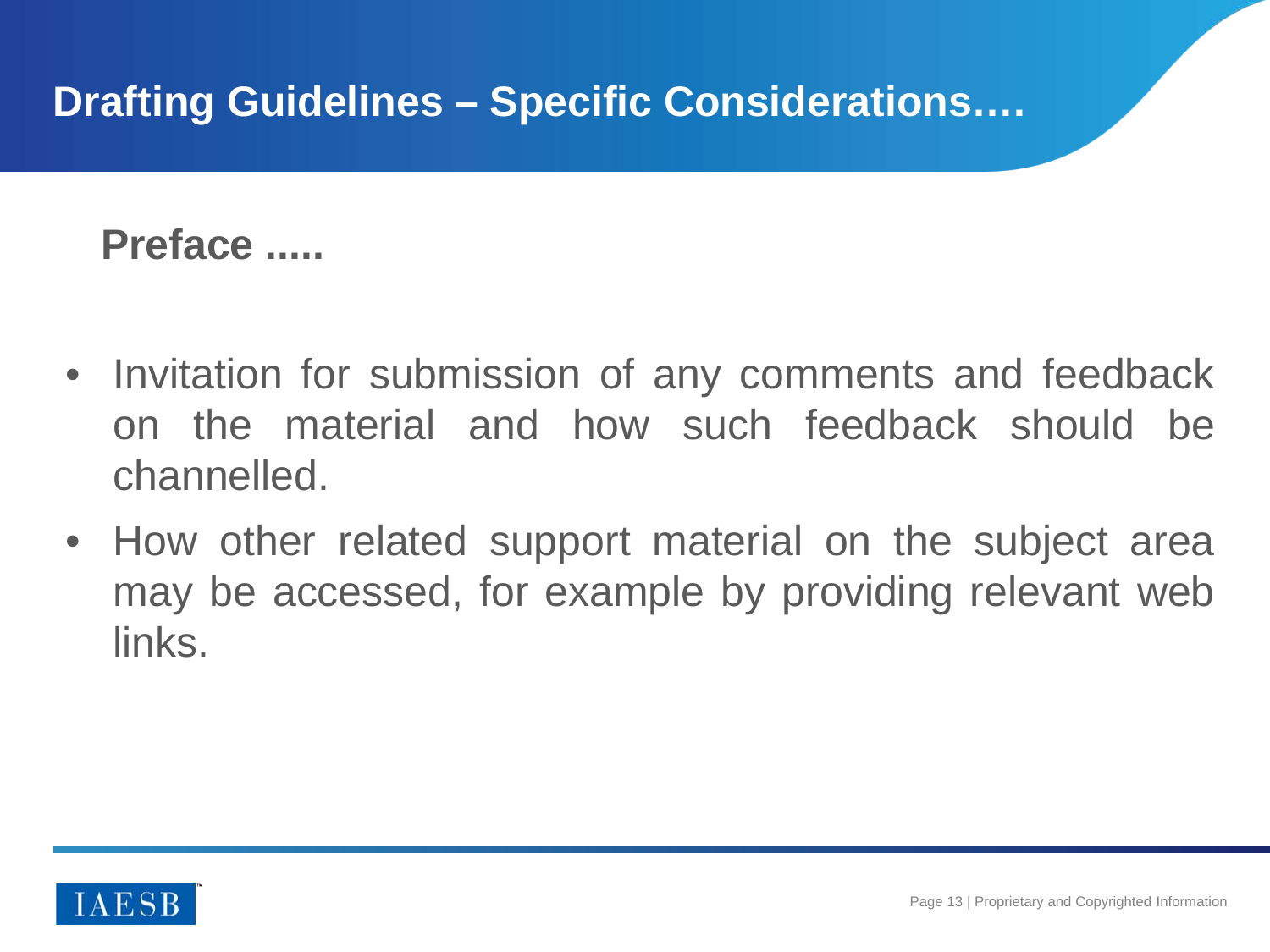- Disclaimer:
- the material is not intended to be a substitute for reading and understanding the IES.
- Disclaimer from any responsibility or liability that may occur, directly or indirectly as a consequence of the use and application of the material.
- Copyrights and trademarks.

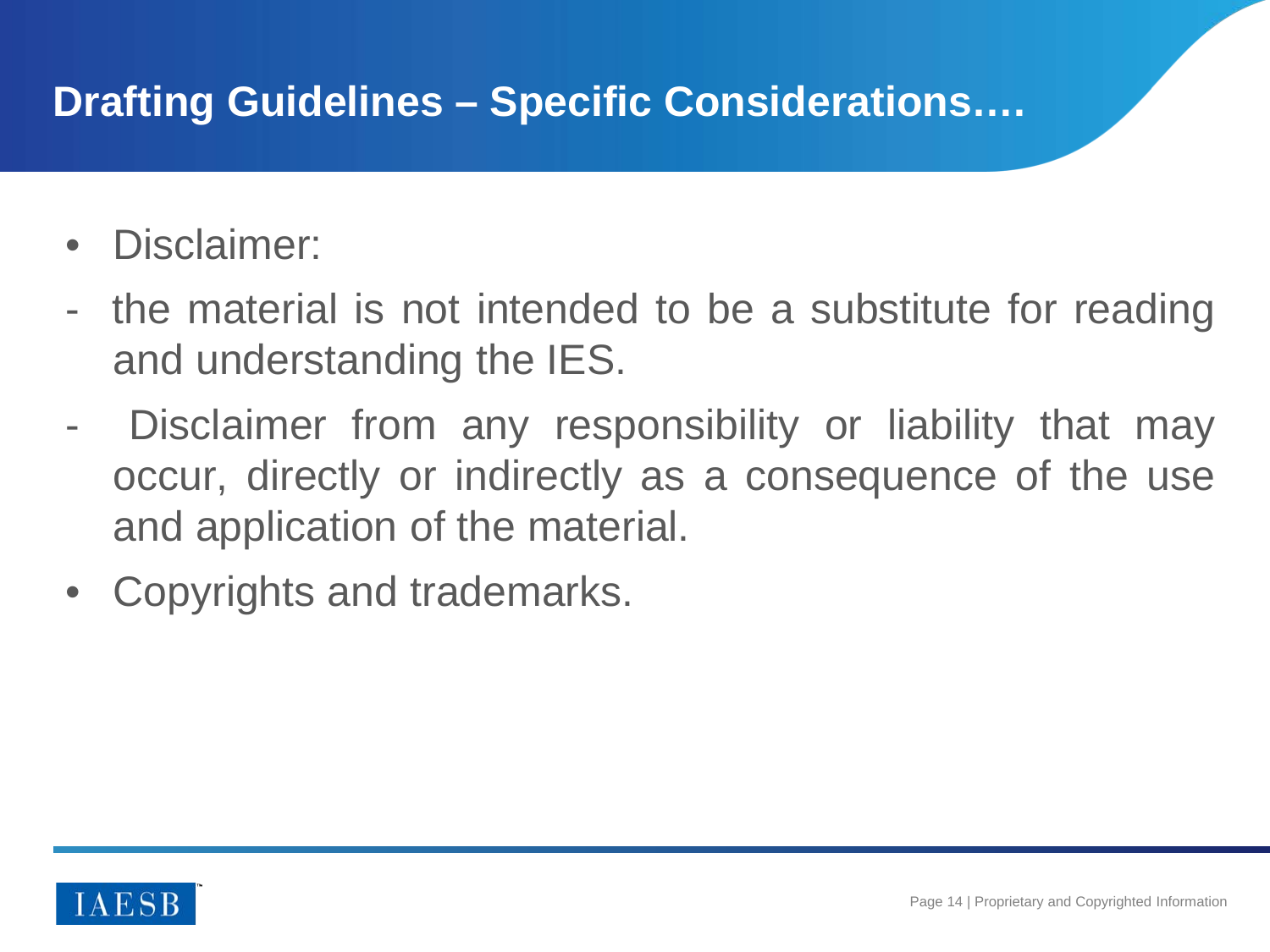# **Content layout cont....**

- How to use the material; this may include a brief on overall content layout, complementary reference material and any requirements for reproduction, translation or adaptation of the material.
- Table of Contents.
- Executive summary (major conclusions/findings and recommendations, tone of text and simplification).
- Introduction (background, overview of content, organisation of the chapters).
- Major Themes/Sections (discussion of process, findings).

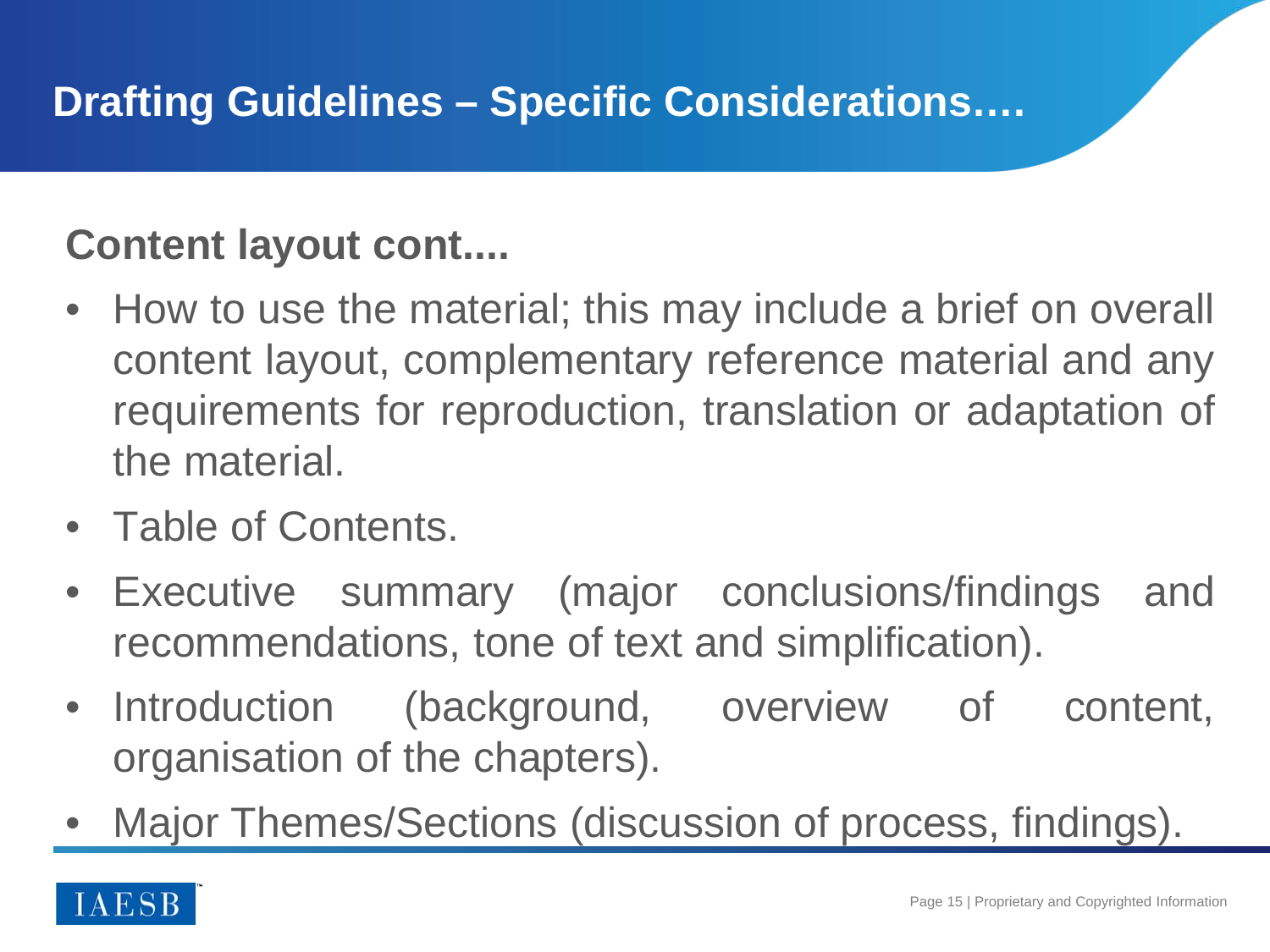# **Content layout cont....**

- Conclusions and Recommendations/way forward.
- References and Glossary.
- Appendices: Definitions; Useful Resources and Tools.

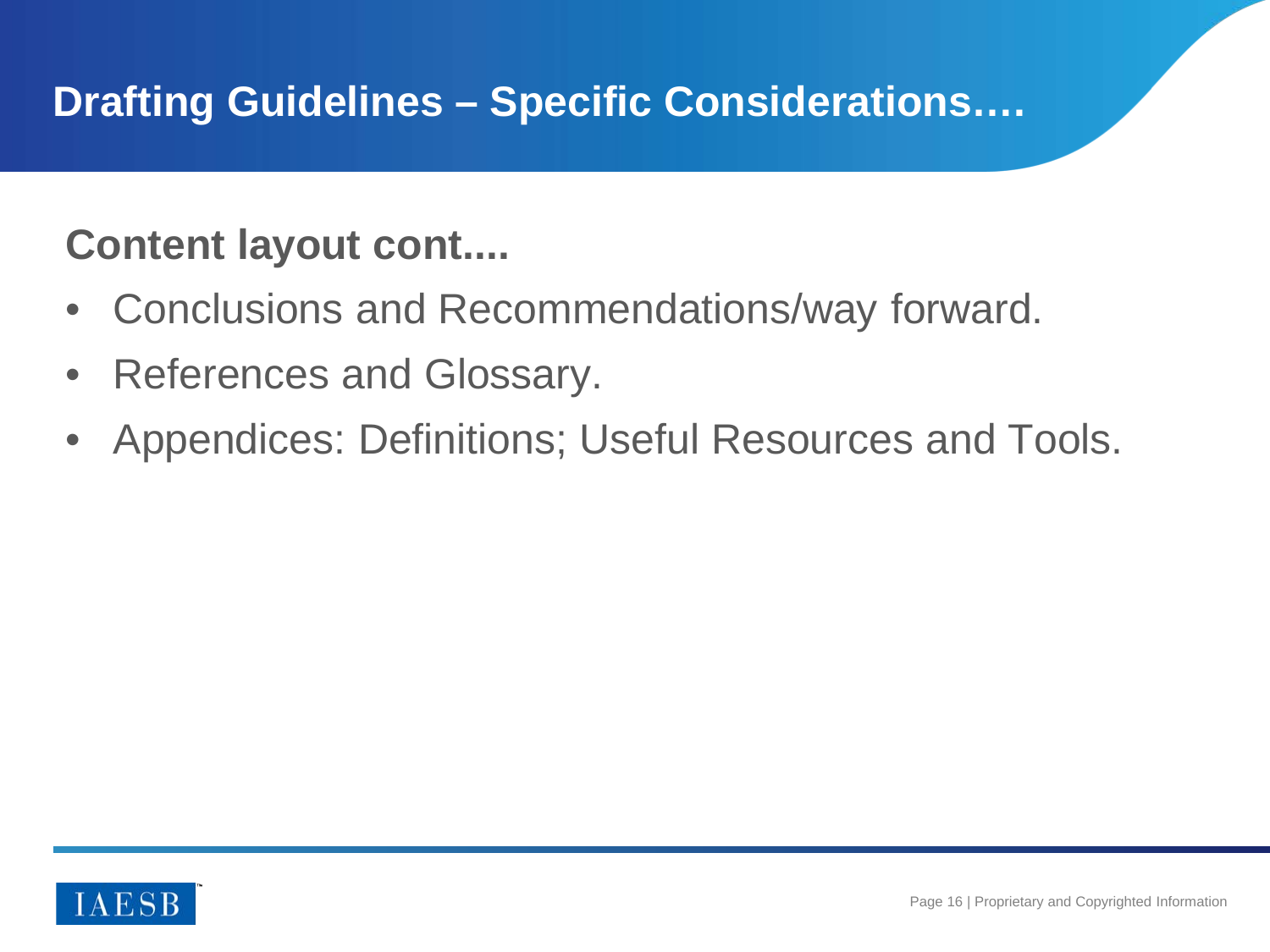## **Use of visual aids**

- They should be used in moderation. Some of the examples include:
- ▶ Pictures (Head Shots, Action Shots, Publication Cover page, hand-drawn graphics, sticky notes).
- Text Boxes (Action Steps, Company/Organization Examples, Definitions, Concepts in Practice, Checklists and Side Bars, Quotes, Summary Content).
- $\triangleright$  Figures (Graphs, Pie charts, Diagrams).
- **≻ Tables, Charts and Schedules.**
- $\triangleright$  Graphics (icons).

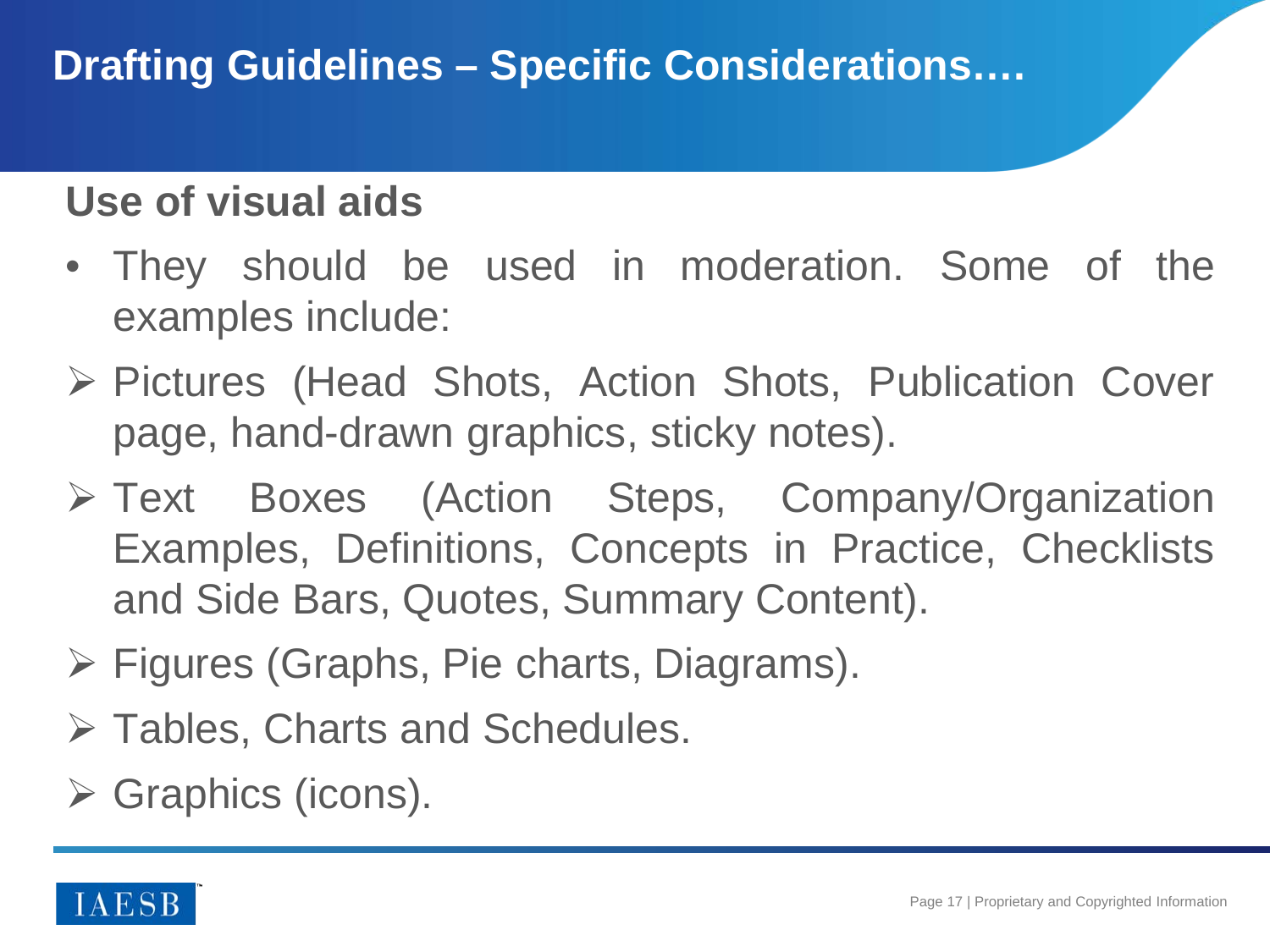# **Branding**

- Implementation support material should be sufficiently branded for ease of recognition and linkage with the IAESB.
- Consult with the IFAC Communications Group on branding.

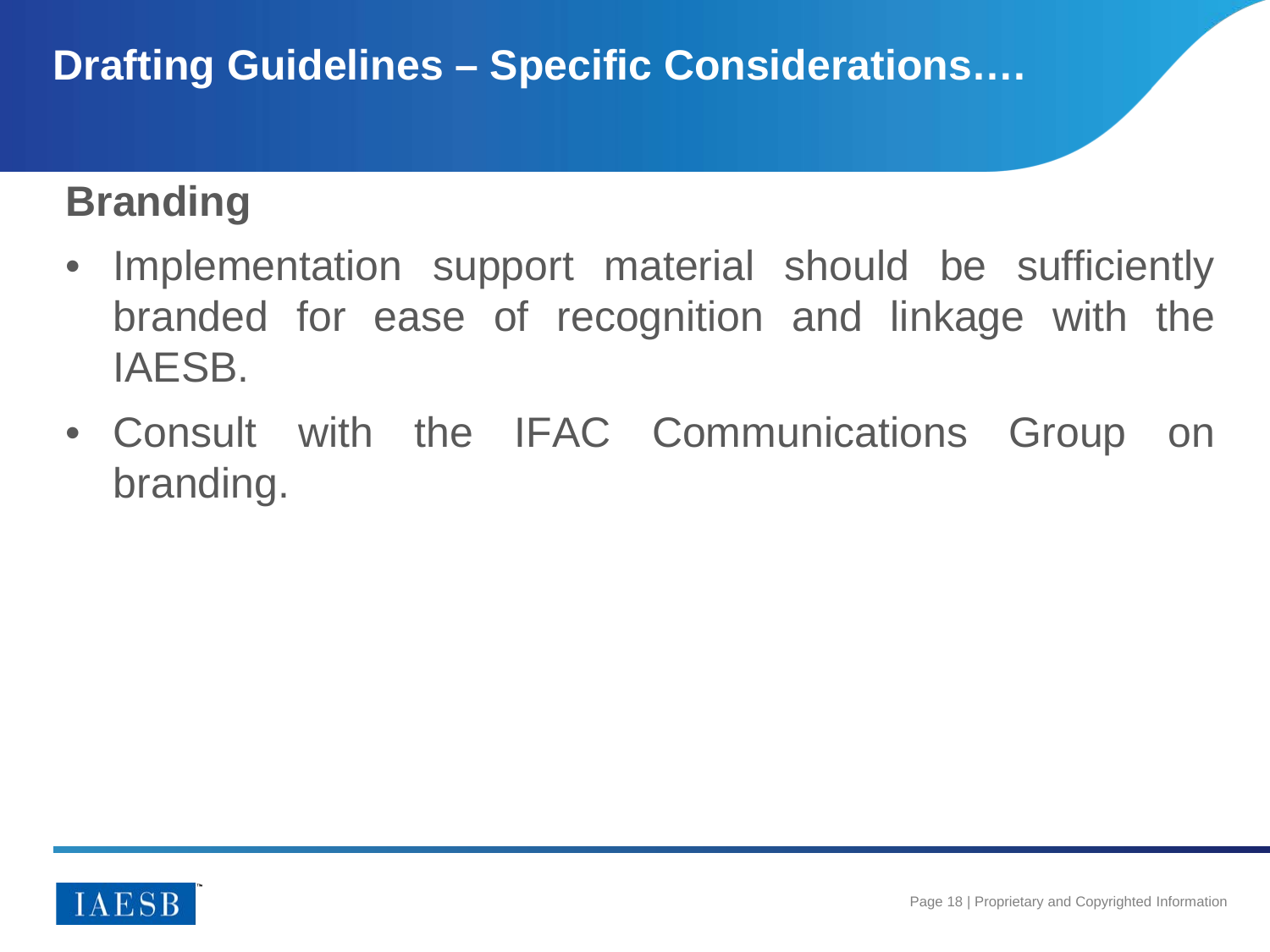## **Other considerations**

- Read the relevant IESs and the Framework prior to writing related support material.
- Use the defined glossary terms appropriately:
	- Do not attempt to rewrite/adapt/interpret wording
	- Expand upon, but don't contradict, the IES and related terms.
- Avoid using the language of requirements in support material - in particular, avoid the terms "must", "should", "ensure".

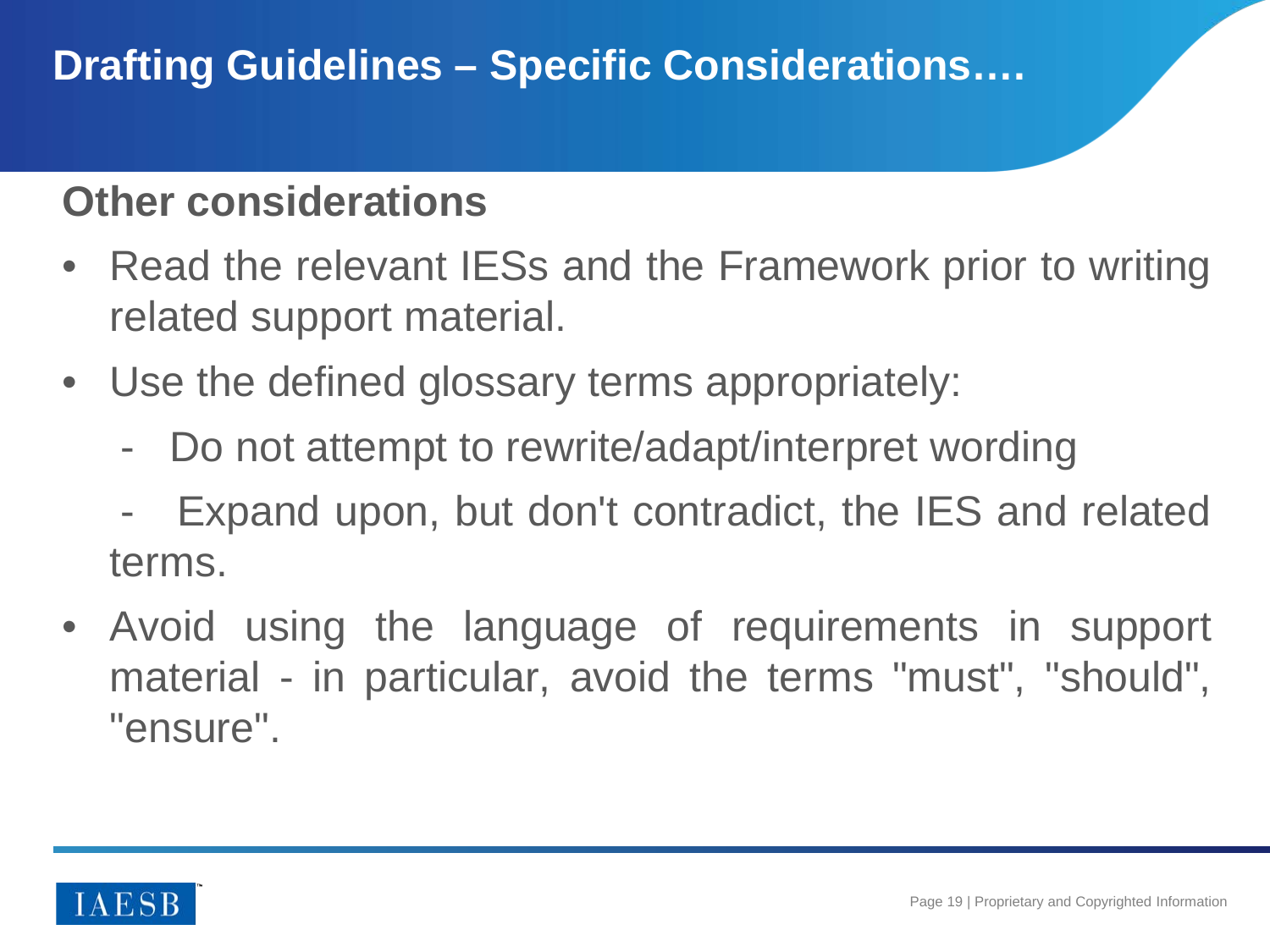**Other considerations......**

For Personal Perspectives write-ups and similar articles, be more informal, avoid technicalities but ensure that the objective/requirements of the standard are accurately represented.

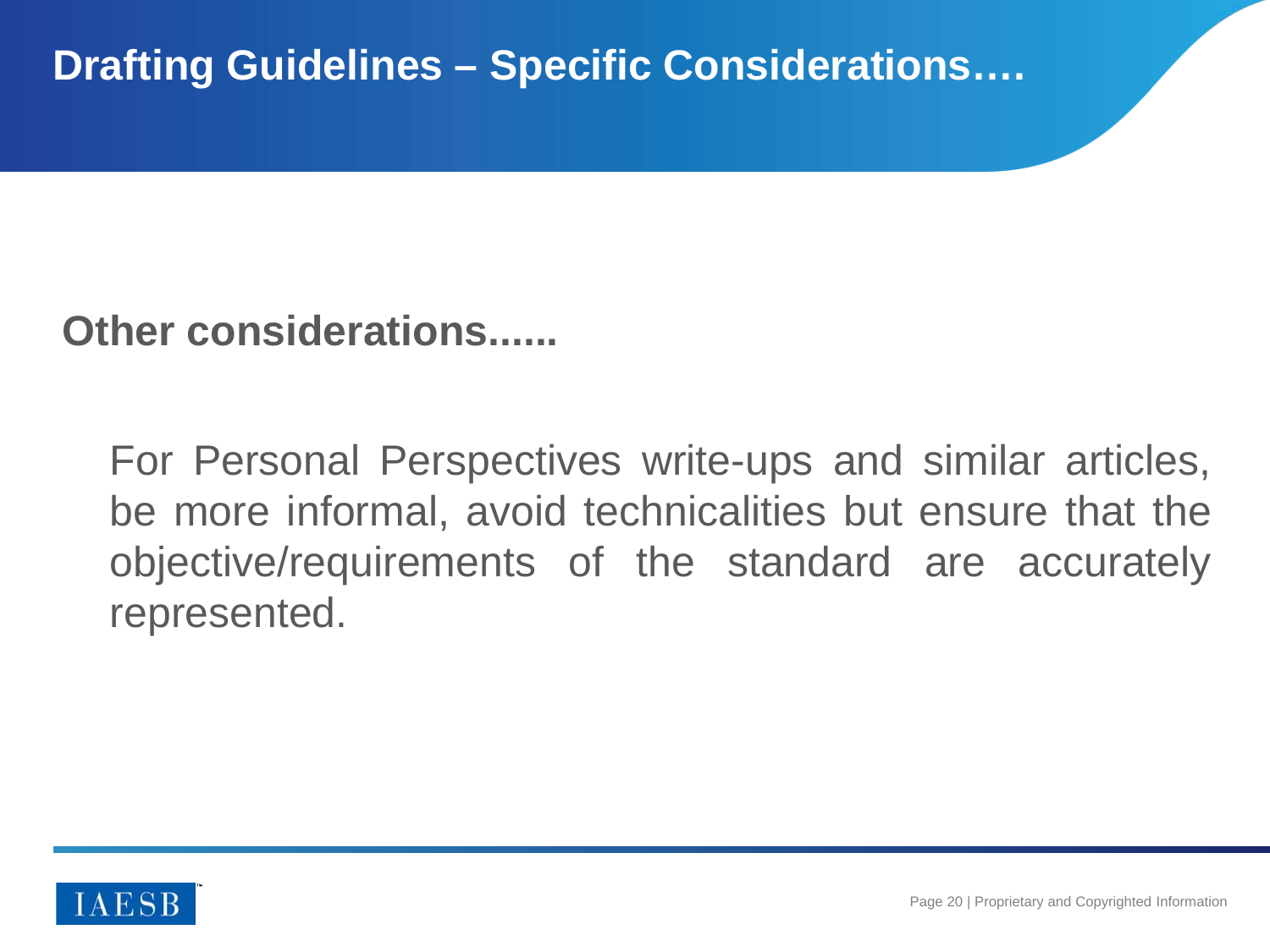### **Other considerations......**

Use of Tables

- Consider using tables to present lists or other more complex data
- Each table to be numbered and have a title, such as Table 1 Title
- Use a consistent table style throughout the document
- Bold text for table headings
- Where using content from other sources, consider copyright permission issues.

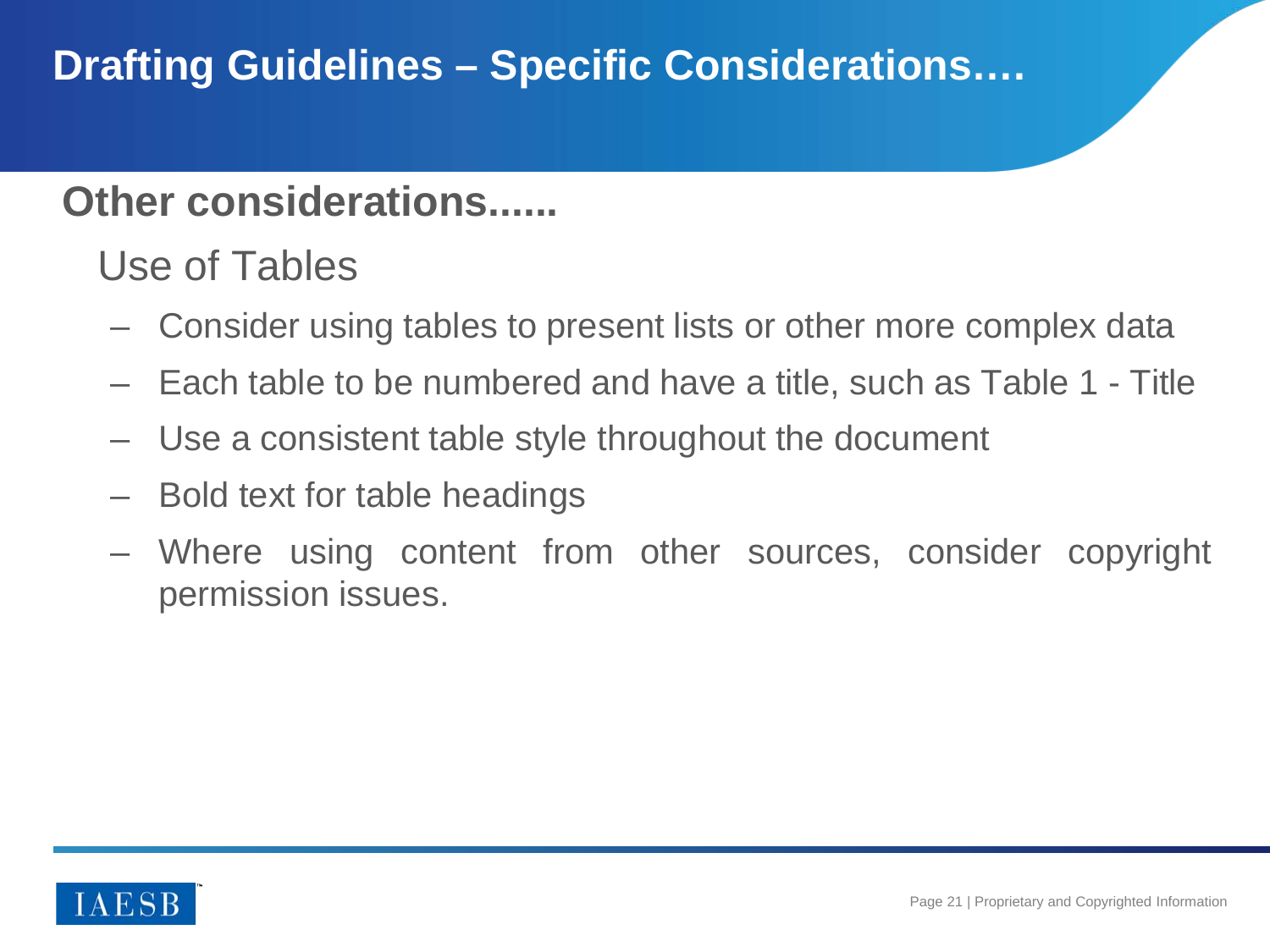#### **Other considerations......**

- Use of graphics
	- Consider using graphics to present complex information or concepts
	- Each graphic to be numbered and have a title such as Figure 1 Title
	- Try to ensure consistent graphic style throughout the document
	- Consider use of graphic design assistance for graphic production
	- Where using content from other sources consider copyright permission issues.

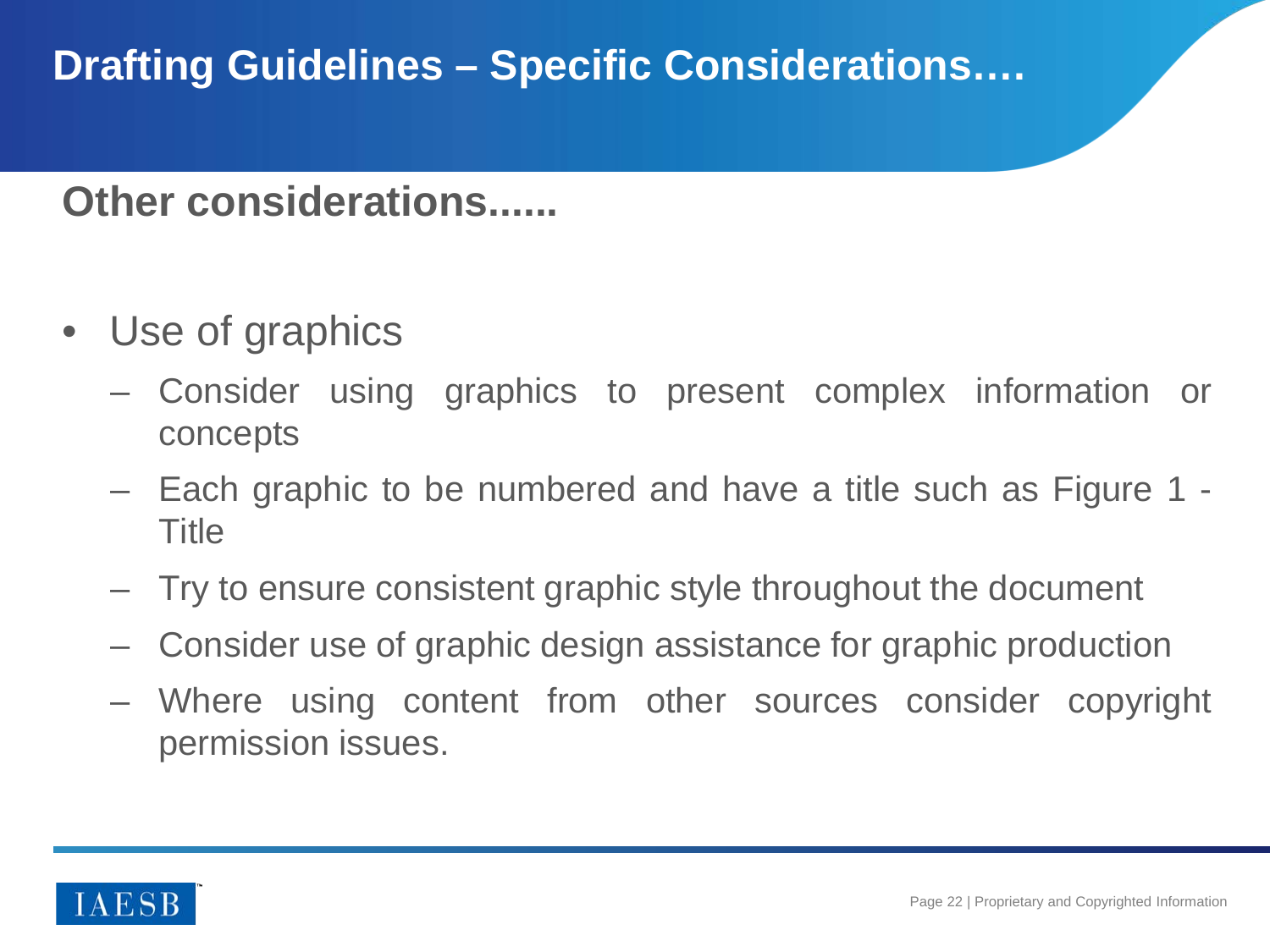#### **Other considerations......**

- Writing style
	- Use short sentences and organise content into paragraphs to support flow of content
	- Use plain language throughout to aid comprehension and translation
	- Write in the active voice rather than the passive voice
	- Use of headings/sub-headings establish consistent style and hierarchy and use throughout document.



•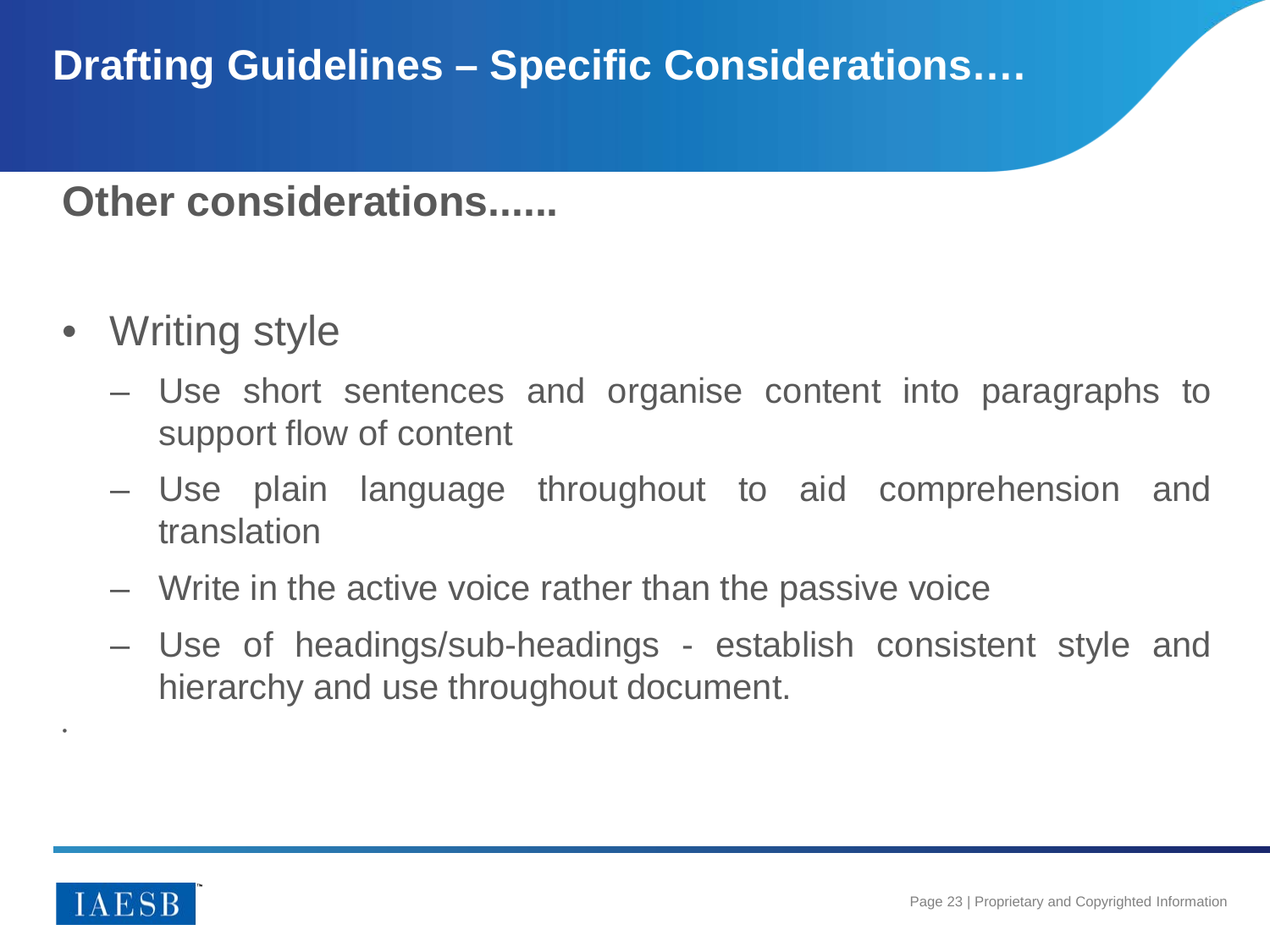**Other considerations......**

- Digital/online considerations
	- Consider use of hyper linking within table of contents and document content to enable easy navigation
	- Tagging documents discuss taxonomy for IAESB content with SEC Group.
- No additional requirements or interpretations to the IESs should be introduced in the support material.



•

•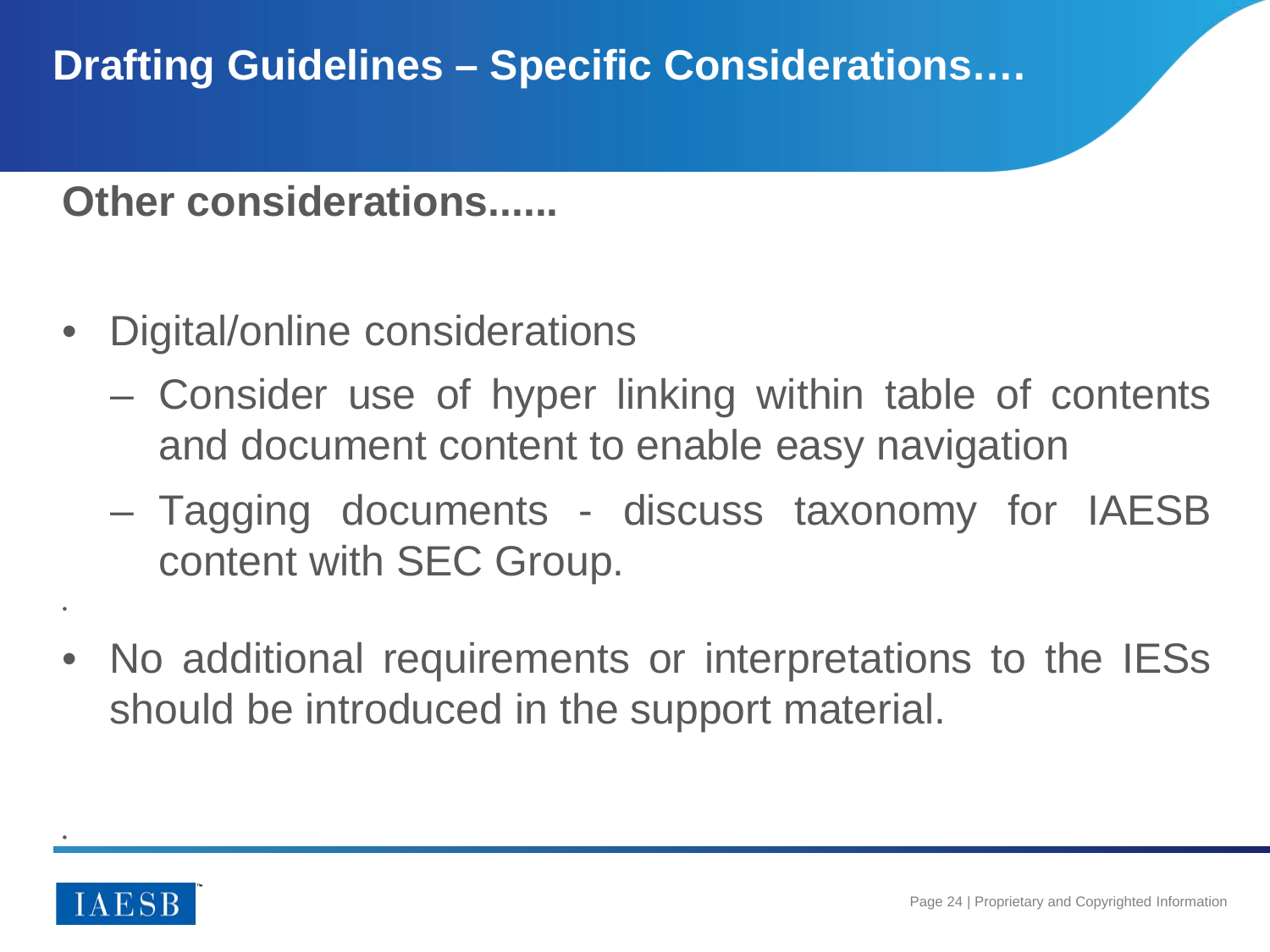## **Other considerations......**

- Clear milestones, timelines and resource requirements should be identified for the development and release of the implementation support material.
- Mechanisms for regular review of implementation support material for purposes of relevance and validity should be put in place.



•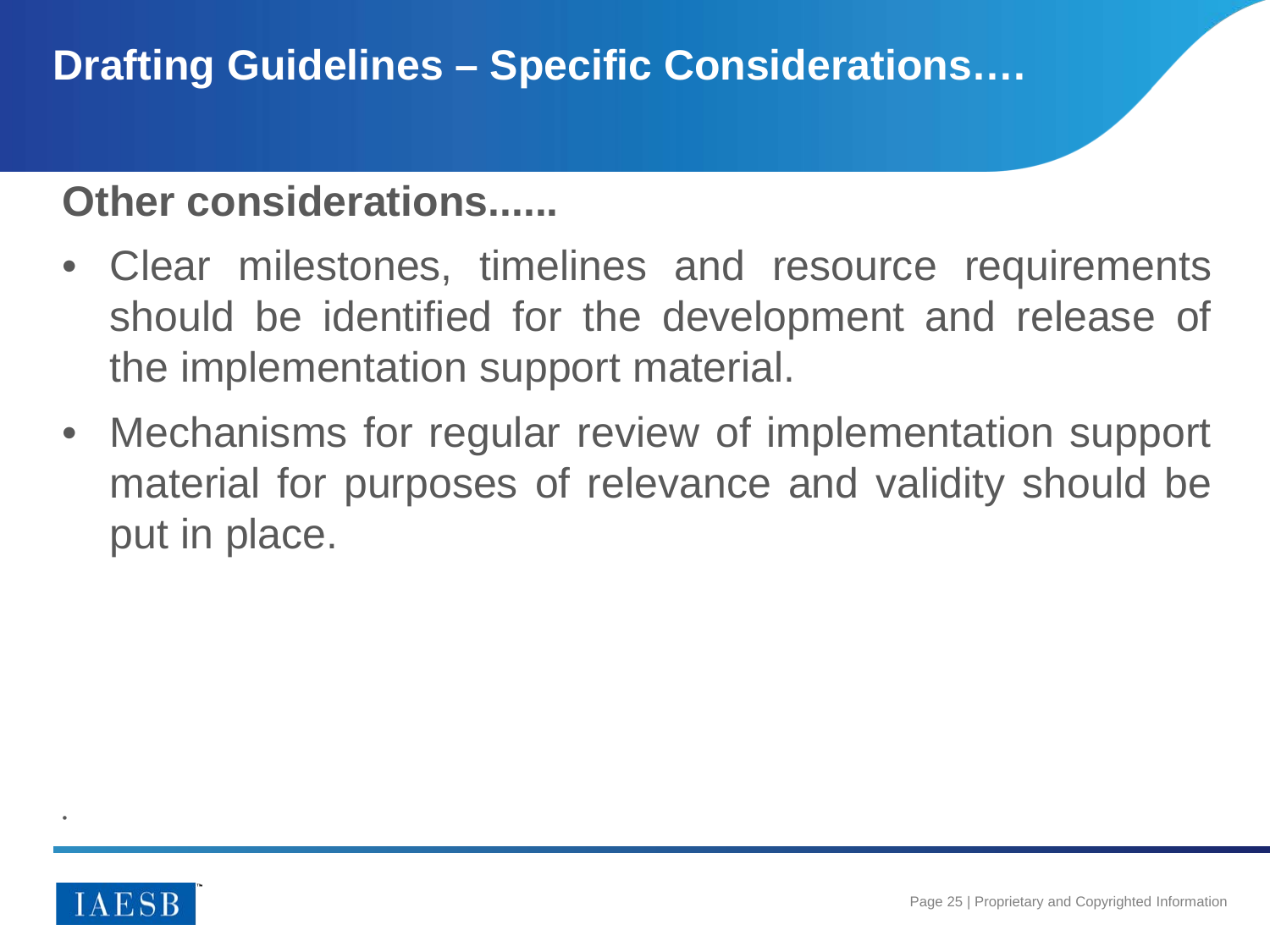# **Projects**

# **Ongoing/completed projects**

| <b>Project</b>                                                                                                                 | <b>Status</b>                                                                                                                                |
|--------------------------------------------------------------------------------------------------------------------------------|----------------------------------------------------------------------------------------------------------------------------------------------|
| Development of an operating framework for<br><b>ISWG</b>                                                                       | $\sqrt{ }$                                                                                                                                   |
| Compilation of an inventory of all existing<br>support material and their web links and<br>prioritising those for maintenance  | $\sqrt{ }$                                                                                                                                   |
| Criteria for maintenance of implementation<br>support                                                                          | $V$ - Ongoing review for clarity                                                                                                             |
| <b>Drafting</b><br>guidelines for<br>implementation<br>support                                                                 | Ongoing. Draft to be discussed by<br>CAG and IAESB in April 2018                                                                             |
| Global<br>outreach<br>experiences<br>in.<br>on<br>implementation of IES 4: Professional Values,<br><b>Ethics and Attitudes</b> | Ongoing. Feedback received from<br>Australia, South Korea,<br>Japan,<br>Indonesia, South Africa, EAC, USA,<br>UK, Mexico, Sri Lanka, Lebanon |